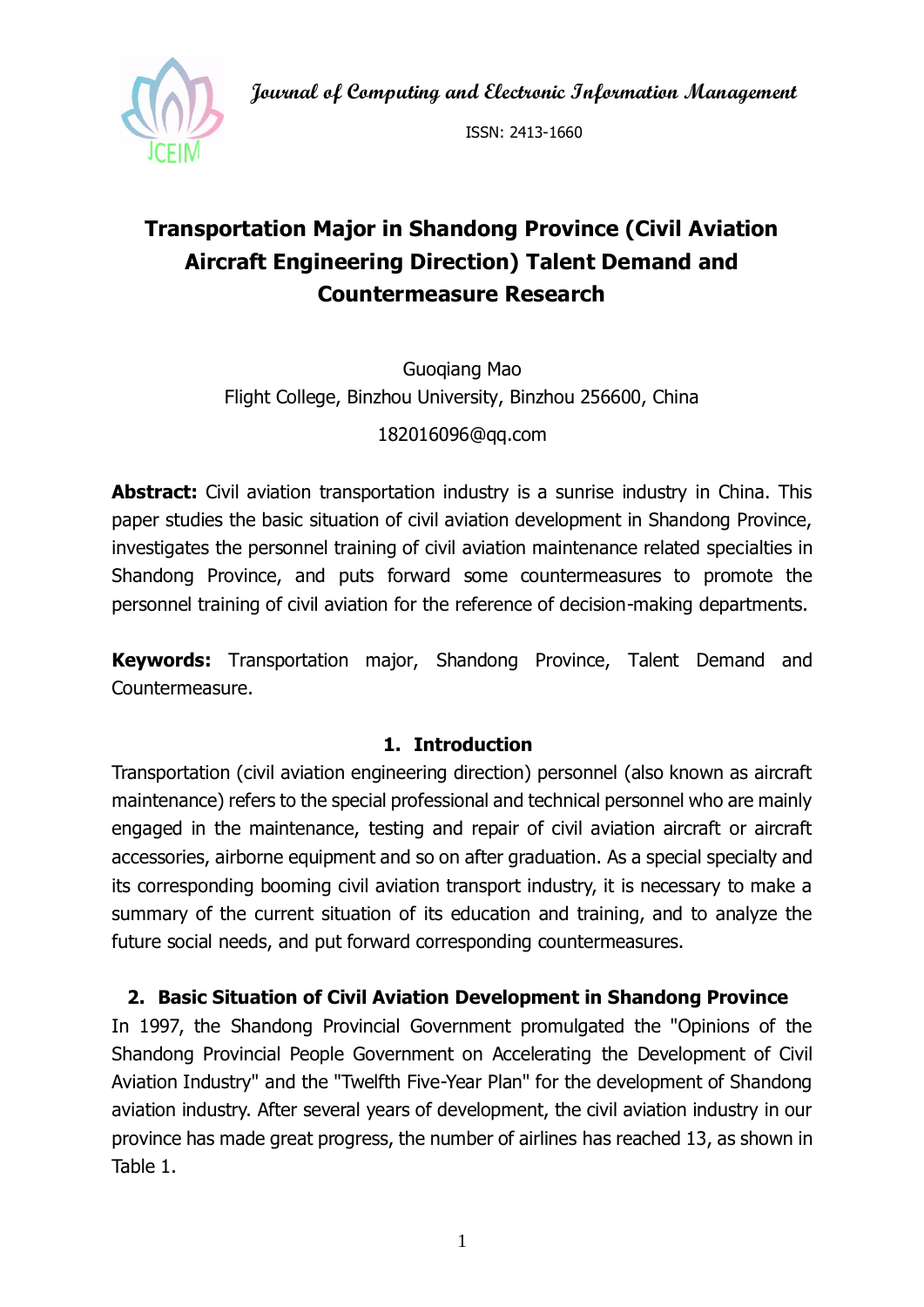| <b>Serial</b><br>number | Corporate name                                                     | Function<br>type | Type and quantity                                                       | Company Main<br><b>Operating Place</b> |
|-------------------------|--------------------------------------------------------------------|------------------|-------------------------------------------------------------------------|----------------------------------------|
| $\mathbf{1}$            | <b>Shandong Airlines</b>                                           | 121Ministry      | 71 frames B737 (64)<br>CRJ200 (5) CRJ700 (2)                            | Airport                                |
| $\overline{2}$          | China Eastern<br>Airlines Shandong<br><b>Branch</b>                | 121Ministry      | 11 frames(A320/319)                                                     | Airport                                |
| 3                       | Shandong General<br><b>Airlines</b>                                | 91Ministry       | 9 frames(8 Y-5B)<br>$(1 KA-32)$                                         | Dongying Airport                       |
| 4                       | Shandong Yellow<br><b>River Estuary</b><br><b>General Airlines</b> | 91Ministry       | 2 frames(Y-5B)                                                          | Dongying Airport                       |
| 5                       | Qingdao Jiudian<br>Flight College                                  | 141Ministry      | 29frame(23frameC-172)<br>(3 DA42) (2 PA-44)<br>(1 C190 King in the Air) | Xie<br>Big and tall                    |
| 6                       | Nanshan Business<br>Aircraft Company                               | 135Ministry      | 7 framesG450 (3) G550 (1)<br>BBJ (1) C605 (1) Ring Fast<br>BD700 (1)    | Airport                                |
| 7                       | Nanshan<br><b>International Flight</b><br>Company                  | 141Ministry      | 20 framesPA44 (2 frames)<br>C-172 (17) DA40 (1)                         | Airport                                |
| 8                       | <b>Shandong Gaoxiang</b><br><b>General Airlines</b>                | 91Ministry       | 3 frames (R44 rack)                                                     | <b>JINING Airport</b>                  |
| 9                       | Shandong Qixiang<br><b>General Airlines</b>                        | 91Ministry       | 3 framesR22 (1) R44 (1)                                                 | Pingyin Nong<br><b>Terminal</b>        |
| 10                      | Shandong Phoenix<br><b>General Airlines</b>                        | 91Ministry       | 3frame(1Hai Yan<br>Hai650C)(1frameR44)                                  | Xie                                    |
| 11                      | Shandong Hairuo<br><b>General Airlines</b>                         | 91Ministry       | 2 frames.C172)                                                          | Big and tall                           |
| 12                      | Shandong pterosaur<br>general Airlines                             | 91Ministry       | 2 frames.C172)                                                          | Weihai Airport                         |
| 13                      | Beihai Rescue First<br>Flight Team                                 | 135Ministry      | 3 frames(2 S-76 and 1<br>EC225)                                         | Penglai Airport                        |

Table 1 Basic Situation of Airlines in Shandong Province

In December, the Shandong provincial government issued "Opinions on Further Accelerating the Development of Civil Aviation Industry" and further put forward the overall goal of the development of civil aviation industry in Shandong Province. By 2030, the layout of civil airports in Shandong Province will be more perfect, the ability of guaranteeing services will be significantly enhanced, and the coordinated development of aviation manufacturing industry, aviation service industry and airport industry will basically form a safe, convenient, efficient and green modernization. Civil aviation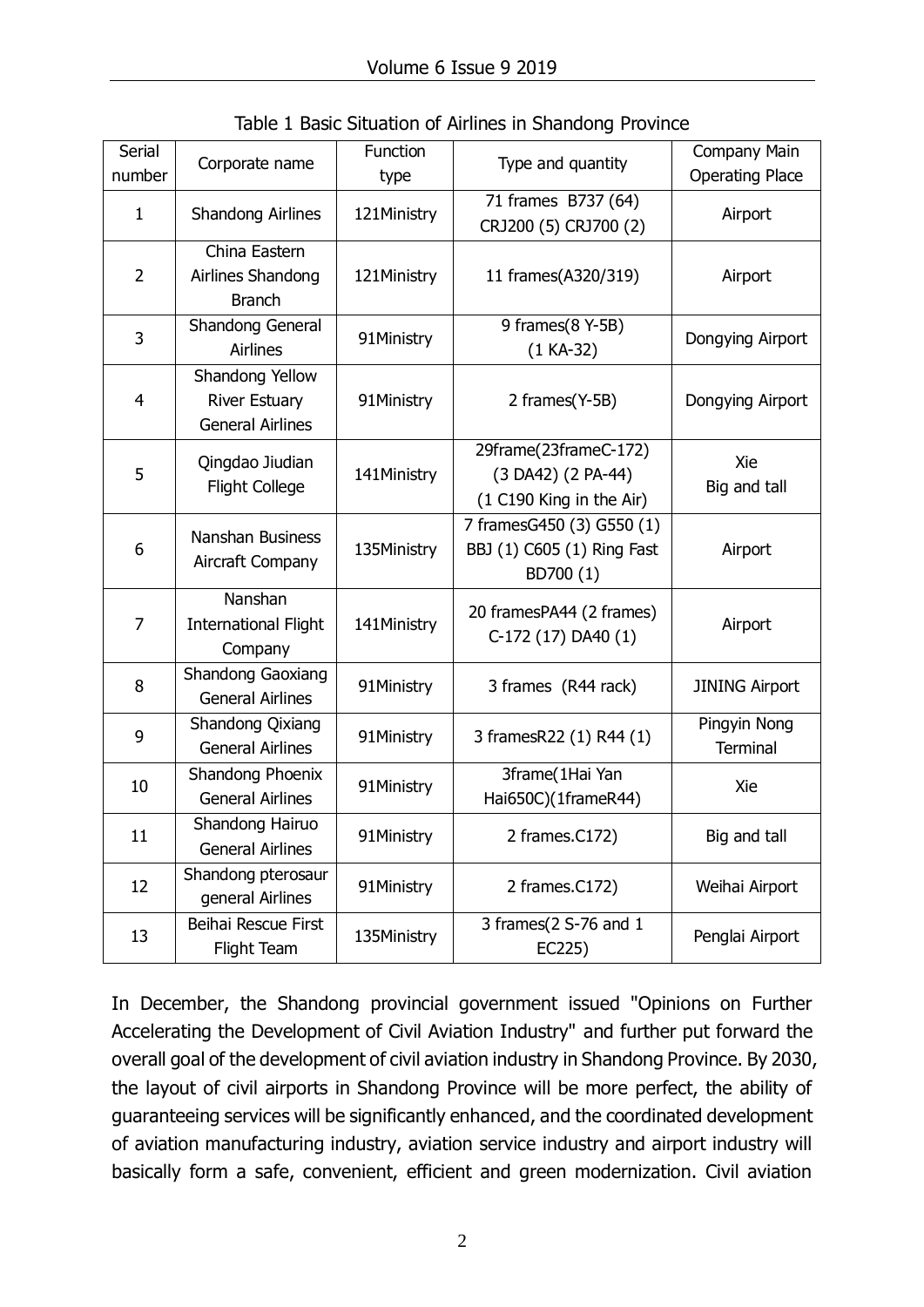system, civil aviation contributes more prominently to economic and social development<sup>[1]</sup>.

As an important engine of Shandong future economic development, aviation industry will drive Shandong regional development, accelerate industrial upgrading and transformation, and enhance Shandong comprehensive competitiveness. At the same time, it also puts forward higher requirements for the training of aviation talents in Shandong Province.

## **3. Training Situation of Locomotive Maintenance Talents in Shandong Province**

At present, the civil aviation industry in our country and even in our province is in a period of sustained and high-speed development. With the further increase of the number of airlines and airports in the future, the training of professional and technical personnel for "Aviation maintenance" is not only a good opportunity, but also a severe challenge.

### **4. Analysis of Employment Units of Professional and Technical Talents in Transportation (Civil Aviation Aircraft Engineering Direction)**

Aircraft maintenance units and airlines are the target employment units for graduates majoring in transportation (civil aviation engineering).

Shandong Taigu Aircraft Engineering Co., Ltd. is the largest and only aircraft maintenance unit in Shandong Province. It mainly carries out overhaul and maintenance business for small and medium-sized aircraft. Its specific business scope covers: overhaul and modification of airframe, system upgrade, route maintenance, component renovation, equipment processing, engineering consultation, maintenance training, ladder design and manufacturing, and aviation materials sales. Every year, Taigu in Shandong Province recruits a large number of aircraft maintenance related professionals, including aircraft maintenance, aircraft design, aircraft manufacturing engineering and aircraft power engineering. Requirements for English and practical ability are high, especially English ability. In recent years, requirements have been gradually improved. CET level 4 is required to be above 425 in 2014, and CET level 4 is required to be above 450 in 2015.

Shandong Aviation Group Co. Ltd. known as "Wing of Qilu", was established on March 12, 1994 with the approval of the State Civil Aviation Administration, Shandong Provincial Committee and the provincial government. Its headquarters is in Jinan. Taking the transportation industry as the leader, the business pattern of supporting the development of upstream and downstream business, which integrates air transportation, aircraft maintenance, aviation training, hotel tourism and advertising

3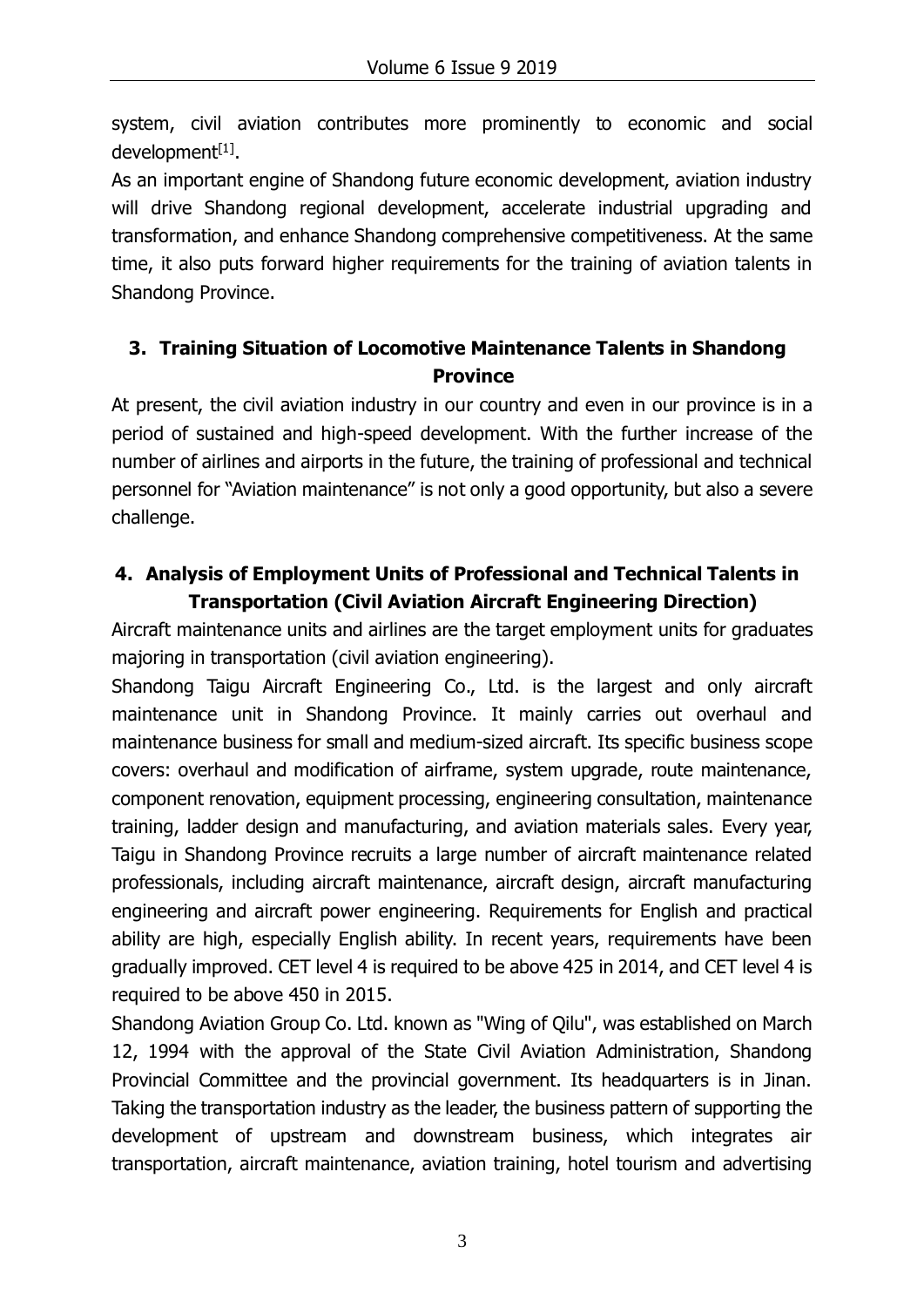business. Shandong Airlines also recruits a large number of professional personnel for aircraft maintenance and route maintenance every year. Because of the large number of aircraft, most of the required personnel are for route maintenance.

In addition to the above two units, there are other airlines listed in Table 1 in Shandong, which need to maintain their own aircraft. These units will also be the employment units for graduates majoring in civil aviation aircraft engineering.

# **5. Analysis on Training Units of Transportation (Civil Aviation Aircraft Engineering Direction) Professional and Technical Talents in Shandong Province**

After consulting a lot of information, at present, there are four universities of civil aviation engineering related majors in shandong province: binzhou college, linyi university, shandong transportation college and nanshan college.

(1) Flight College of Binzhou University

Binzhou University established the Flight Academy in 2006 and became the first local general undergraduate college to train pilots in China. There are six major directions: flight driving, flight safety, civil aviation engineering, air traffic management and assignment, airport operation and management, and aircraft power engineering. The first batch of 28 students were enrolled in the direction of civil aviation engineering in 2007. The enrollment in the past three years was 60, 35 and 35 respectively. At present, 4 years graduate of this major have taken up their jobs.

(2) College of Mechanical Engineering, Linyi University

On the basis of Linyi University Institute of Technology, the College of Mechanical Engineering has established a new secondary college in 2011 due to the leap-forward development of mechanical engineering and related specialties. The college now has three undergraduate majors: mechanical design and manufacturing and automation, mechanical and electronic engineering and aircraft manufacturing engineering. Among them, 40 students are enrolled in aircraft manufacturing engineering every year, and no students have graduated from this major.

(3) College of Aeronautical Engineering, Shandong Jiaotong University

Shandong Jiaotong College established in 2013 an aviation engineering institute with two majors: aircraft manufacturing engineering (aircraft structural maintenance) and electronic information engineering (aviation electronic equipment maintenance direction). The Institute trains advanced engineering technicians for civil aviation aircraft and engine maintenance, aviation equipment maintenance and other directions. Each major enrolls one class. Each of the two majors enrolls 80 students in 2013 and each in 2014.There are 90 students and 60 students enrolled, and no graduates of this major have graduated yet.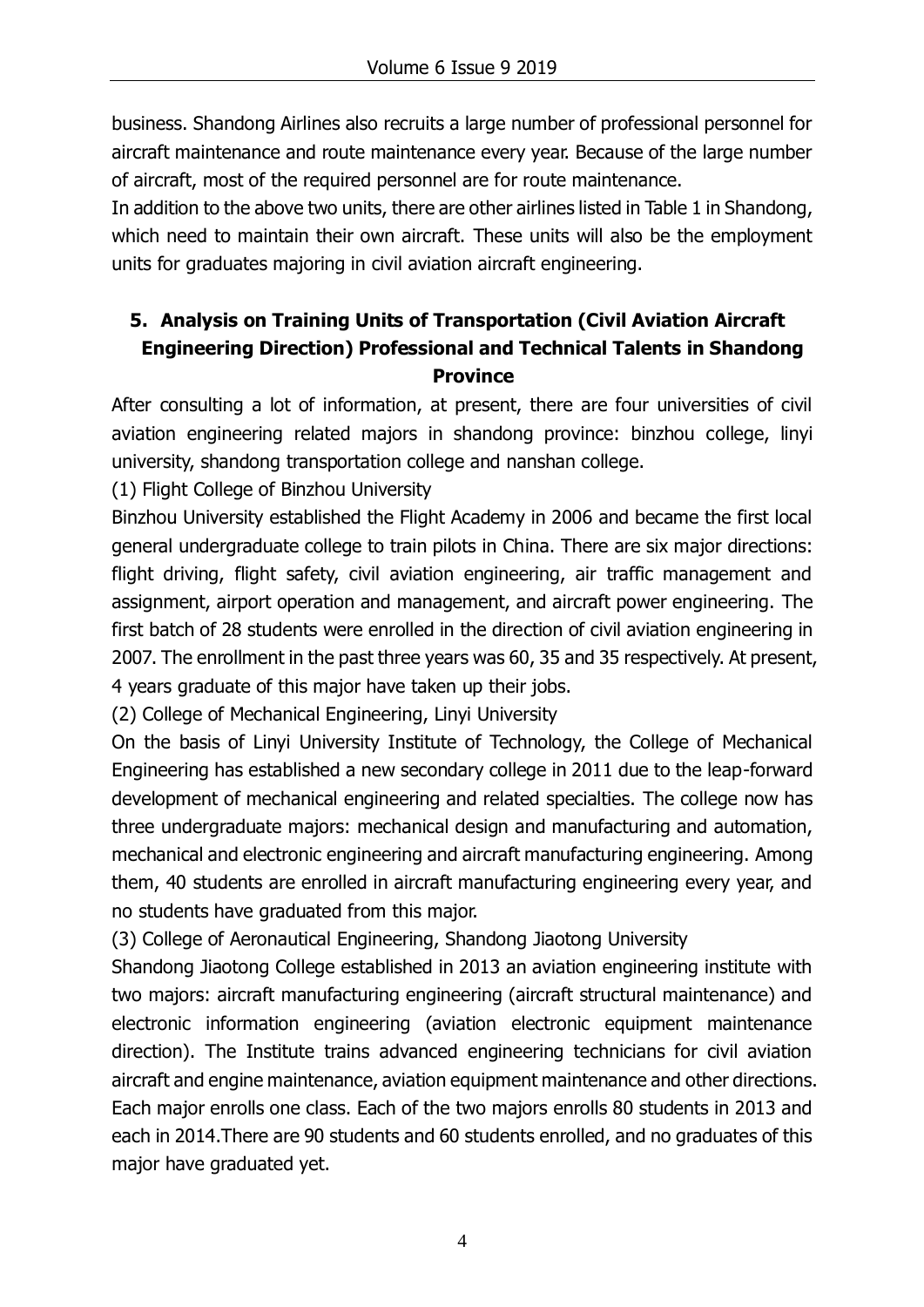(4) College of Aeronautics, Nanshan College, Yantai

Yantai Nanshan College established the Aeronautical College in 2011, and was approved for undergraduate majors in flight technology and transportation in 2014.In 2014, there were 18 students enrolled in aircraft power engineering (aircraft, engine maintenance and management direction), 18 students enrolled in measurement and control technology and instruments (aircraft airborne equipment maintenance and management direction), and no graduates.

According to the statistics of the enrollment of the above-mentioned majors, it can be concluded that only the Flight College of Binzhou University graduates about 30 students a year in Shandong Province, reaching about 270 by 2018, which is far from meeting the needs of civil aviation engineering professionals in Shandong Province.

## **6. Countermeasure and Suggestion on Training Engine Maintenance Talents**

6.1 Reforming the Course Hours and Credit Structure of Civil Aviation Aircraft Engineering Specialty and Increasing the Proportion of Professional Course

Learning

According to the investigation and exchange of Taigu and Shandong aviation, it is suggested to adjust the training plan and revise the teaching plan for undergraduates majoring in transportation, pay attention to practical education and grasp the basic theoretical knowledge of students.

Specific suggestions are as follows: Firstly, on the basis of not reducing the quality of learning and the requirement of school hours, we should change the learning methods of public basic courses such as political theory, English, computer and so on. By reducing the concentrated class time, increasing the links of self-study, self-discussion and investigation, enriching the forms of learning, ensuring and improving students; political theory quality; secondly, increasing the proportion of class hours and credits of professional course theoretical knowledge and professional English learning. While attaching importance to professional experiment, practice and practice education, we should deepen the study of professional courses and strive to make students understand the direction and trend of the development of locomotive maintenance technology and master new technologies, new methods and new equipment.

6.2 Integration of multiple specialties to train technical application-oriented talents of locomotive Engineering Specialty

Civil aviation technology development is a comprehensive subject which integrates machinery, power, electronics, materials and other disciplines. In view of the rapid development of Shandong navigation enterprises and the less enrollment of civil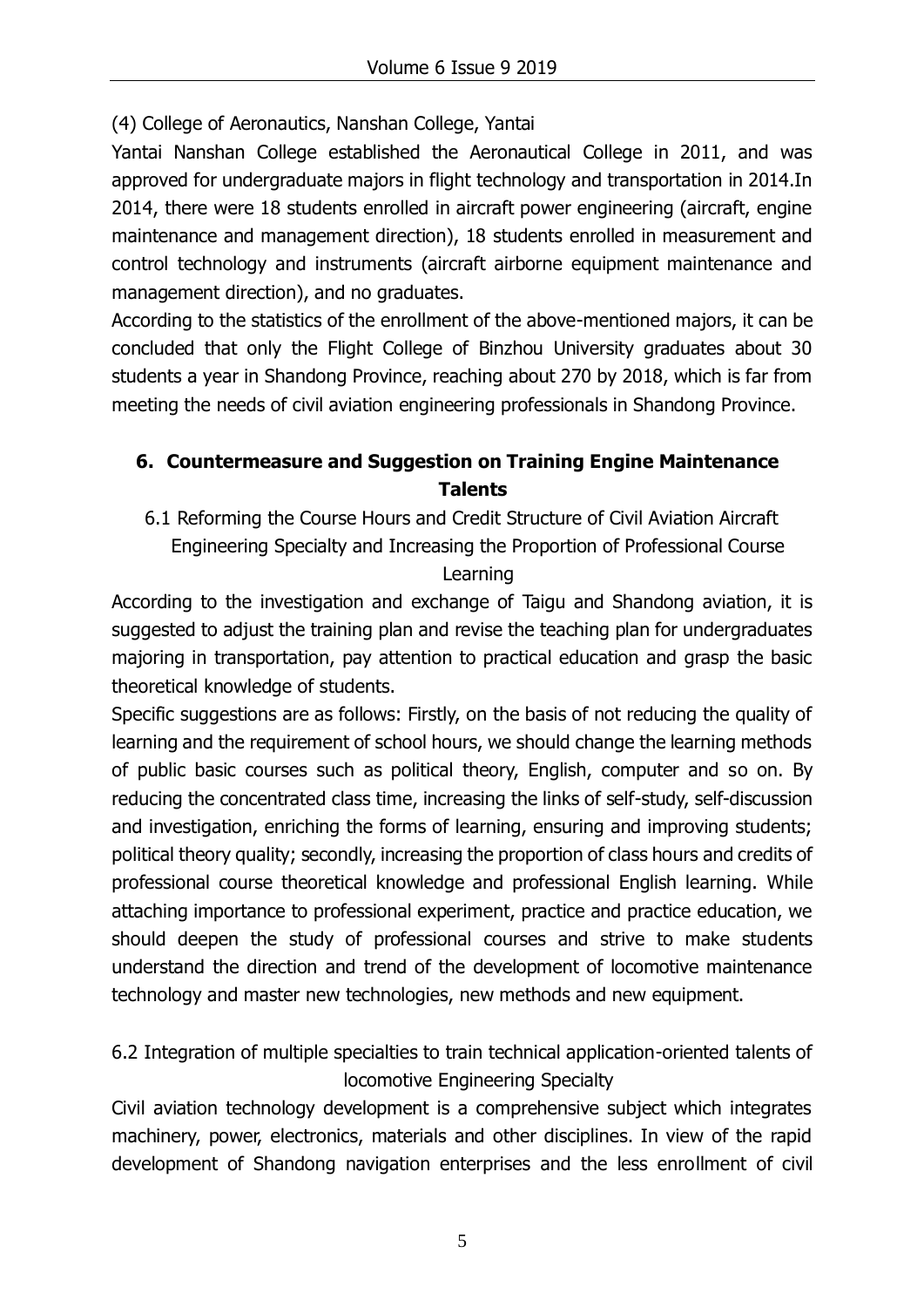aviation majors, one person is multi-purpose. The existing undergraduate education of civil aviation engineering major in Shandong universities should be based on the implementation of the major-minor system, seek the qualification of the second professional degree, and cultivate interdisciplinary technical response. Employing talents can better meet the needs of the development of civil aviation industry.[3] Specific suggestions are as follows: aiming at training civil aviation maintenance talents of technical application type, we should formulate and implement the training plan for major and minor courses of civil aviation aviation aviation engineering specialty, and then formulate and implement the education plan for the second professional degree. It is possible to choose the interdisciplinary integration training scheme within the specialties of mechanical design and theory, mechanical manufacturing and automation, electronic engineering, etc.

### 6.3 Strengthen the Training of Skilled Talents

Strengthen the training of skilled personnel, and set up a training base and fund for skilled personnel of civil aviation aircraft engineering specialty. Focus on supporting Binzhou College and Shandong Jiaotong College (these two schools have the largest enrollment of civil aviation majors, among which Binzhou College has rich experience in running schools) to train all kinds of skilled talents for the development of Shandong civil aviation industry.

Therefore, it is suggested that the Shandong Provincial Government and the Ministry of Education promulgate relevant guiding policies to support the development of civil aviation specialty and cultivate and support the development of civil aviation industry. At the same time, Binzhou College as a pilot, with the help of its personnel training teachers and ability and experience, actively build the first aviation college in Shandong Province to meet the needs of aviation development and civil aviation skilled personnel training in our province.

### **Acknowledgements**

This paper was financially supported by Binzhou University Teaching Reform Project: Research and Practice on the Teaching Content of Aviation Power Device Based on Civil Aviation Industry Standards (BYJYZD201410)

#### **References**

- [1] Chen Beibei. Research on China General Aviation Industry and Industry Chain [D]. Master Thesis of Nanjing University of Aeronautics and Astronautics. 2013
- [2] Tong Lei, Hu Yaohua. Reform of training mode for applied transportation professionals [J]. Education and Teaching Forum, 2019 (16): 100-102.
- [3] Quyan. Discussion on the training and training of civil aviation maintenance personnel [J].